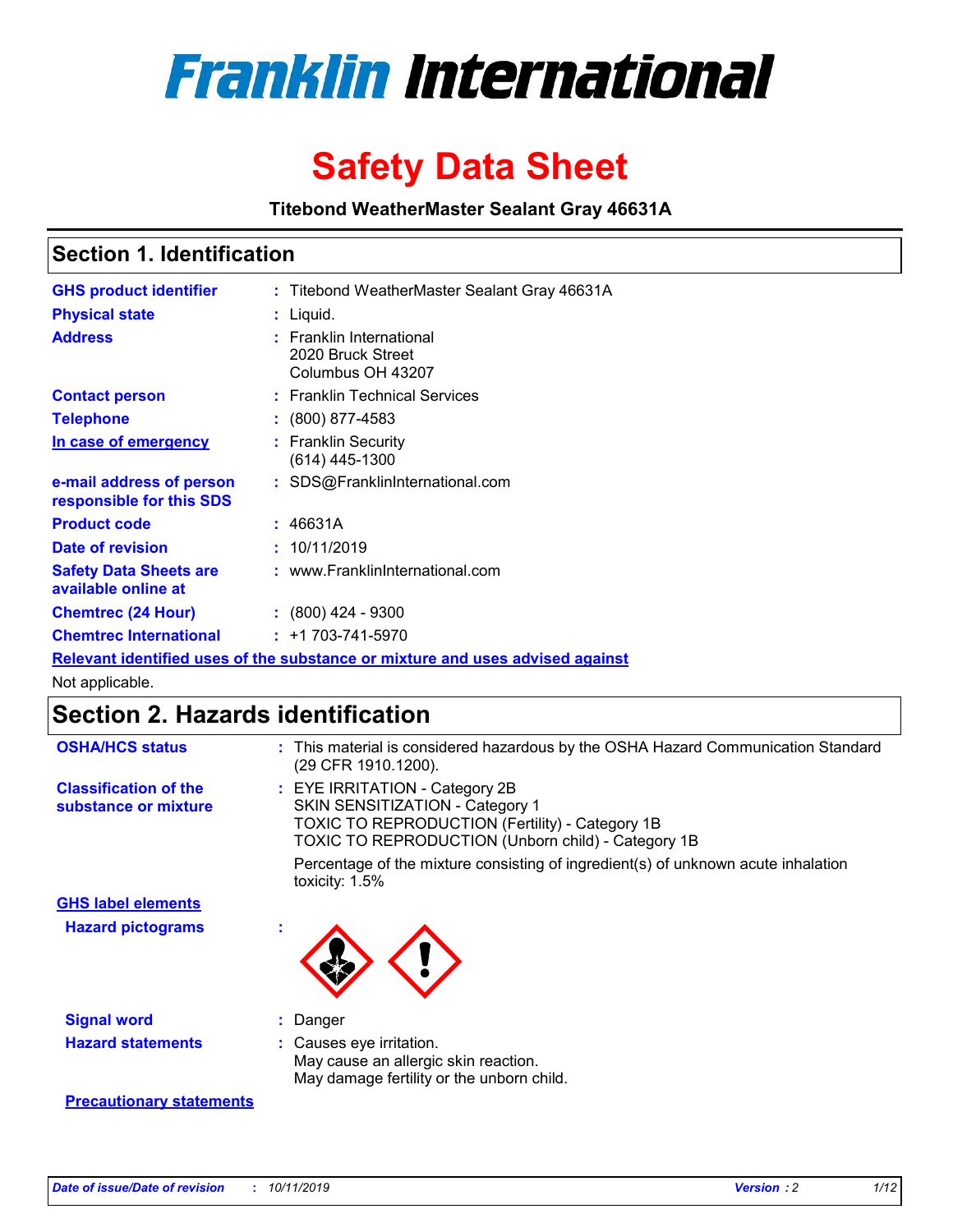### **Section 2. Hazards identification**

| <b>Prevention</b>                          | : Obtain special instructions before use. Do not handle until all safety precautions have<br>been read and understood. Wear protective gloves. Wear eye or face protection.<br>Wear protective clothing. Avoid breathing vapor. Wash hands thoroughly after handling.<br>Contaminated work clothing must not be allowed out of the workplace.                                                        |
|--------------------------------------------|------------------------------------------------------------------------------------------------------------------------------------------------------------------------------------------------------------------------------------------------------------------------------------------------------------------------------------------------------------------------------------------------------|
| <b>Response</b>                            | : IF exposed or concerned: Get medical attention. IF ON SKIN: Wash with plenty of<br>soap and water. Wash contaminated clothing before reuse. If skin irritation or rash<br>occurs: Get medical attention. IF IN EYES: Rinse cautiously with water for several<br>minutes. Remove contact lenses, if present and easy to do. Continue rinsing. If eye<br>irritation persists: Get medical attention. |
| <b>Storage</b>                             | : Store locked up.                                                                                                                                                                                                                                                                                                                                                                                   |
| <b>Disposal</b>                            | : Dispose of contents and container in accordance with all local, regional, national and<br>international regulations.                                                                                                                                                                                                                                                                               |
| <b>Hazards not otherwise</b><br>classified | : Product generates methanol during cure.                                                                                                                                                                                                                                                                                                                                                            |
|                                            |                                                                                                                                                                                                                                                                                                                                                                                                      |

### **Section 3. Composition/information on ingredients**

| <b>Substance/mixture</b><br>: Mixture                |               |                     |
|------------------------------------------------------|---------------|---------------------|
| Ingredient name                                      | $\frac{9}{6}$ | <b>CAS number</b>   |
| 3-aminopropyltriethoxysilane<br>Dibutyltin dilaurate | צ≥<br>≤0.3    | 919-30-2<br>77-58-7 |

Any concentration shown as a range is to protect confidentiality or is due to batch variation.

**There are no additional ingredients present which, within the current knowledge of the supplier and in the concentrations applicable, are classified as hazardous to health or the environment and hence require reporting in this section.**

**Occupational exposure limits, if available, are listed in Section 8.**

### **Section 4. First aid measures**

| <b>Description of necessary first aid measures</b> |                                                                                                                                                                                                                                                                                                                                                                                                                                                                                                                                                                                                                                                                                                                                                                           |  |  |  |
|----------------------------------------------------|---------------------------------------------------------------------------------------------------------------------------------------------------------------------------------------------------------------------------------------------------------------------------------------------------------------------------------------------------------------------------------------------------------------------------------------------------------------------------------------------------------------------------------------------------------------------------------------------------------------------------------------------------------------------------------------------------------------------------------------------------------------------------|--|--|--|
| <b>Eye contact</b>                                 | : Immediately flush eyes with plenty of water, occasionally lifting the upper and lower<br>eyelids. Check for and remove any contact lenses. Continue to rinse for at least 10<br>minutes. If irritation persists, get medical attention.                                                                                                                                                                                                                                                                                                                                                                                                                                                                                                                                 |  |  |  |
| <b>Inhalation</b>                                  | : Remove victim to fresh air and keep at rest in a position comfortable for breathing. If<br>not breathing, if breathing is irregular or if respiratory arrest occurs, provide artificial<br>respiration or oxygen by trained personnel. It may be dangerous to the person providing<br>aid to give mouth-to-mouth resuscitation. Get medical attention. If unconscious, place<br>in recovery position and get medical attention immediately. Maintain an open airway.<br>Loosen tight clothing such as a collar, tie, belt or waistband. In case of inhalation of<br>decomposition products in a fire, symptoms may be delayed. The exposed person may<br>need to be kept under medical surveillance for 48 hours.                                                       |  |  |  |
| <b>Skin contact</b>                                | : Wash with plenty of soap and water. Remove contaminated clothing and shoes. Wash<br>contaminated clothing thoroughly with water before removing it, or wear gloves.<br>Continue to rinse for at least 10 minutes. Get medical attention. In the event of any<br>complaints or symptoms, avoid further exposure. Wash clothing before reuse. Clean<br>shoes thoroughly before reuse.                                                                                                                                                                                                                                                                                                                                                                                     |  |  |  |
| <b>Ingestion</b>                                   | : Wash out mouth with water. Remove dentures if any. Remove victim to fresh air and<br>keep at rest in a position comfortable for breathing. If material has been swallowed and<br>the exposed person is conscious, give small quantities of water to drink. Stop if the<br>exposed person feels sick as vomiting may be dangerous. Do not induce vomiting<br>unless directed to do so by medical personnel. If vomiting occurs, the head should be<br>kept low so that vomit does not enter the lungs. Get medical attention. Never give<br>anything by mouth to an unconscious person. If unconscious, place in recovery position<br>and get medical attention immediately. Maintain an open airway. Loosen tight clothing<br>such as a collar, tie, belt or waistband. |  |  |  |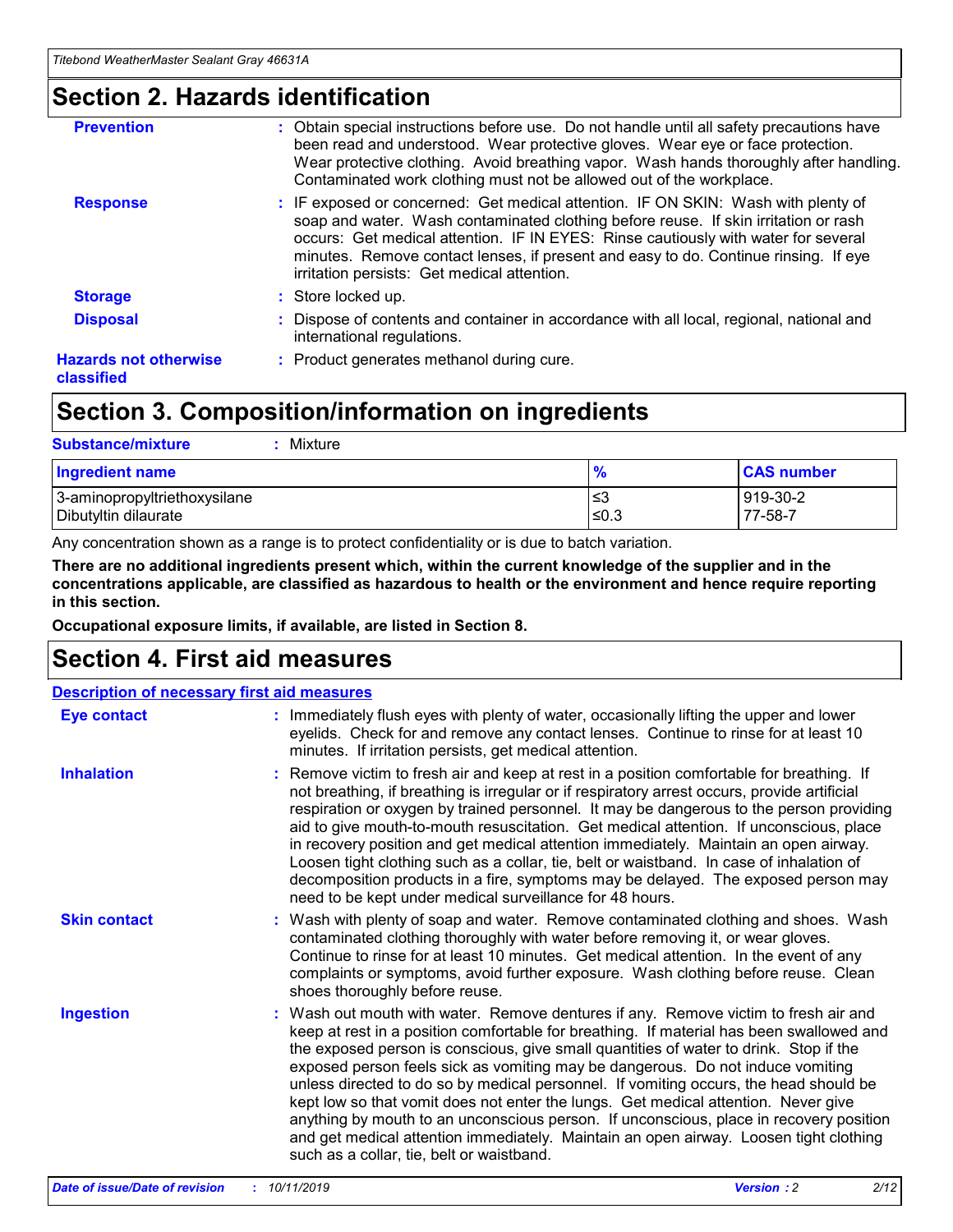## **Section 4. First aid measures**

| Most important symptoms/effects, acute and delayed |                                       |                                                                                                                                                                                                                                                                                                                                                                                                                 |  |  |  |
|----------------------------------------------------|---------------------------------------|-----------------------------------------------------------------------------------------------------------------------------------------------------------------------------------------------------------------------------------------------------------------------------------------------------------------------------------------------------------------------------------------------------------------|--|--|--|
|                                                    | <b>Potential acute health effects</b> |                                                                                                                                                                                                                                                                                                                                                                                                                 |  |  |  |
| <b>Eye contact</b>                                 |                                       | : May cause eye irritation.                                                                                                                                                                                                                                                                                                                                                                                     |  |  |  |
| <b>Inhalation</b>                                  |                                       | : No known significant effects or critical hazards.                                                                                                                                                                                                                                                                                                                                                             |  |  |  |
| <b>Skin contact</b>                                |                                       | : May cause skin irritation.                                                                                                                                                                                                                                                                                                                                                                                    |  |  |  |
| <b>Ingestion</b>                                   |                                       | : No known significant effects or critical hazards.                                                                                                                                                                                                                                                                                                                                                             |  |  |  |
| Over-exposure signs/symptoms                       |                                       |                                                                                                                                                                                                                                                                                                                                                                                                                 |  |  |  |
| <b>Eye contact</b>                                 |                                       | : Adverse symptoms may include the following:<br>irritation<br>watering<br>redness                                                                                                                                                                                                                                                                                                                              |  |  |  |
| <b>Inhalation</b>                                  |                                       | : Adverse symptoms may include the following:<br>reduced fetal weight<br>increase in fetal deaths<br>skeletal malformations                                                                                                                                                                                                                                                                                     |  |  |  |
| <b>Skin contact</b>                                |                                       | : Adverse symptoms may include the following:<br>irritation<br>redness<br>reduced fetal weight<br>increase in fetal deaths<br>skeletal malformations                                                                                                                                                                                                                                                            |  |  |  |
| <b>Ingestion</b>                                   |                                       | : Adverse symptoms may include the following:<br>reduced fetal weight<br>increase in fetal deaths<br>skeletal malformations                                                                                                                                                                                                                                                                                     |  |  |  |
|                                                    |                                       | <b>Indication of immediate medical attention and special treatment needed, if necessary</b>                                                                                                                                                                                                                                                                                                                     |  |  |  |
| <b>Notes to physician</b>                          |                                       | : In case of inhalation of decomposition products in a fire, symptoms may be delayed.<br>The exposed person may need to be kept under medical surveillance for 48 hours.                                                                                                                                                                                                                                        |  |  |  |
| <b>Specific treatments</b>                         |                                       | : No specific treatment.                                                                                                                                                                                                                                                                                                                                                                                        |  |  |  |
| <b>Protection of first-aiders</b>                  |                                       | : No action shall be taken involving any personal risk or without suitable training. If it is<br>suspected that fumes are still present, the rescuer should wear an appropriate mask or<br>self-contained breathing apparatus. It may be dangerous to the person providing aid to<br>give mouth-to-mouth resuscitation. Wash contaminated clothing thoroughly with water<br>before removing it, or wear gloves. |  |  |  |

**See toxicological information (Section 11)**

### **Section 5. Fire-fighting measures**

| <b>Extinguishing media</b>                             |                                                                                                                                                                                                     |
|--------------------------------------------------------|-----------------------------------------------------------------------------------------------------------------------------------------------------------------------------------------------------|
| <b>Suitable extinguishing</b><br>media                 | : Use an extinguishing agent suitable for the surrounding fire.                                                                                                                                     |
| <b>Unsuitable extinguishing</b><br>media               | : None known.                                                                                                                                                                                       |
| <b>Specific hazards arising</b><br>from the chemical   | : In a fire or if heated, a pressure increase will occur and the container may burst.                                                                                                               |
| <b>Hazardous thermal</b><br>decomposition products     | : Decomposition products may include the following materials:<br>carbon dioxide<br>carbon monoxide<br>nitrogen oxides<br>metal oxide/oxides                                                         |
| <b>Special protective actions</b><br>for fire-fighters | : Promptly isolate the scene by removing all persons from the vicinity of the incident if<br>there is a fire. No action shall be taken involving any personal risk or without suitable<br>training. |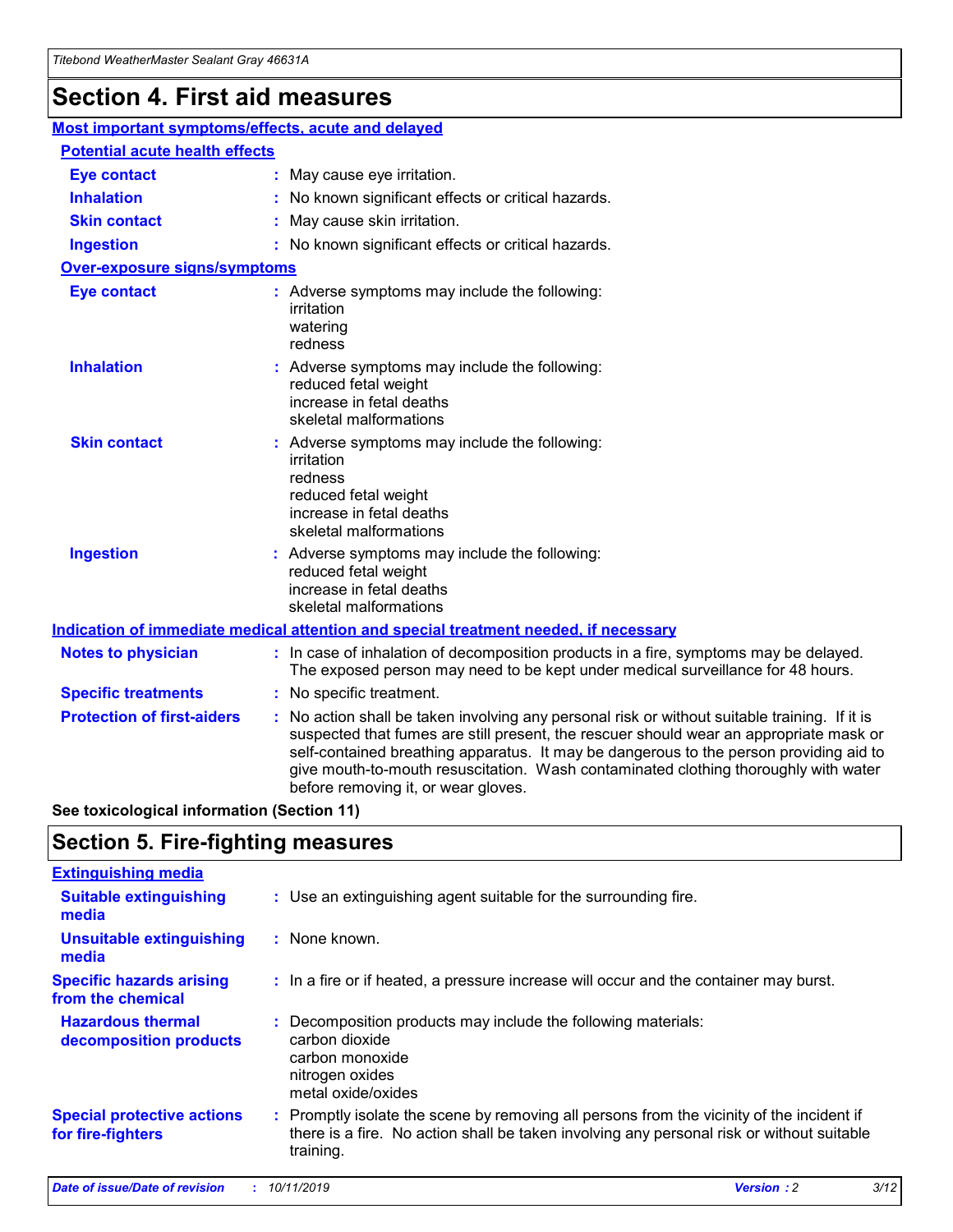### **Section 5. Fire-fighting measures**

**Special protective equipment for fire-fighters** Fire-fighters should wear appropriate protective equipment and self-contained breathing **:** apparatus (SCBA) with a full face-piece operated in positive pressure mode.

### **Section 6. Accidental release measures**

#### **Personal precautions, protective equipment and emergency procedures**

| For non-emergency<br>personnel                               | : No action shall be taken involving any personal risk or without suitable training.<br>Evacuate surrounding areas. Keep unnecessary and unprotected personnel from<br>entering. Do not touch or walk through spilled material. Avoid breathing vapor or mist.<br>Provide adequate ventilation. Wear appropriate respirator when ventilation is<br>inadequate. Put on appropriate personal protective equipment.                                                                                                                                                                                                                                                                                             |
|--------------------------------------------------------------|--------------------------------------------------------------------------------------------------------------------------------------------------------------------------------------------------------------------------------------------------------------------------------------------------------------------------------------------------------------------------------------------------------------------------------------------------------------------------------------------------------------------------------------------------------------------------------------------------------------------------------------------------------------------------------------------------------------|
|                                                              | For emergency responders : If specialized clothing is required to deal with the spillage, take note of any information in<br>Section 8 on suitable and unsuitable materials. See also the information in "For non-<br>emergency personnel".                                                                                                                                                                                                                                                                                                                                                                                                                                                                  |
| <b>Environmental precautions</b>                             | : Avoid dispersal of spilled material and runoff and contact with soil, waterways, drains<br>and sewers. Inform the relevant authorities if the product has caused environmental<br>pollution (sewers, waterways, soil or air).                                                                                                                                                                                                                                                                                                                                                                                                                                                                              |
| <b>Methods and materials for containment and cleaning up</b> |                                                                                                                                                                                                                                                                                                                                                                                                                                                                                                                                                                                                                                                                                                              |
| <b>Small spill</b>                                           | : Stop leak if without risk. Move containers from spill area. Dilute with water and mop up<br>if water-soluble. Alternatively, or if water-insoluble, absorb with an inert dry material and<br>place in an appropriate waste disposal container. Dispose of via a licensed waste<br>disposal contractor.                                                                                                                                                                                                                                                                                                                                                                                                     |
| <b>Large spill</b>                                           | : Stop leak if without risk. Move containers from spill area. Approach release from<br>upwind. Prevent entry into sewers, water courses, basements or confined areas. Wash<br>spillages into an effluent treatment plant or proceed as follows. Contain and collect<br>spillage with non-combustible, absorbent material e.g. sand, earth, vermiculite or<br>diatomaceous earth and place in container for disposal according to local regulations<br>(see Section 13). Dispose of via a licensed waste disposal contractor. Contaminated<br>absorbent material may pose the same hazard as the spilled product. Note: see<br>Section 1 for emergency contact information and Section 13 for waste disposal. |

### **Section 7. Handling and storage**

| <b>Precautions for safe handling</b>                                             |                                                                                                                                                                                                                                                                                                                                                                                                                                                                                                                                                                                                                                                                                                                                                                                                                                                  |
|----------------------------------------------------------------------------------|--------------------------------------------------------------------------------------------------------------------------------------------------------------------------------------------------------------------------------------------------------------------------------------------------------------------------------------------------------------------------------------------------------------------------------------------------------------------------------------------------------------------------------------------------------------------------------------------------------------------------------------------------------------------------------------------------------------------------------------------------------------------------------------------------------------------------------------------------|
| <b>Protective measures</b>                                                       | : Put on appropriate personal protective equipment (see Section 8). Persons with a<br>history of skin sensitization problems should not be employed in any process in which<br>this product is used. Avoid exposure - obtain special instructions before use. Avoid<br>exposure during pregnancy. Do not handle until all safety precautions have been read<br>and understood. Do not get in eyes or on skin or clothing. Do not ingest. Avoid<br>breathing vapor or mist. If during normal use the material presents a respiratory hazard,<br>use only with adequate ventilation or wear appropriate respirator. Keep in the original<br>container or an approved alternative made from a compatible material, kept tightly<br>closed when not in use. Empty containers retain product residue and can be hazardous.<br>Do not reuse container. |
| <b>Advice on general</b><br>occupational hygiene                                 | : Eating, drinking and smoking should be prohibited in areas where this material is<br>handled, stored and processed. Workers should wash hands and face before eating,<br>drinking and smoking. Remove contaminated clothing and protective equipment before<br>entering eating areas. See also Section 8 for additional information on hygiene<br>measures.                                                                                                                                                                                                                                                                                                                                                                                                                                                                                    |
| <b>Conditions for safe storage,</b><br>including any<br><b>incompatibilities</b> | : Store between the following temperatures: 0 to 120 $\degree$ C (32 to 248 $\degree$ F). Store in<br>accordance with local regulations. Store in original container protected from direct<br>sunlight in a dry, cool and well-ventilated area, away from incompatible materials (see<br>Section 10) and food and drink. Store locked up. Keep container tightly closed and<br>sealed until ready for use. Containers that have been opened must be carefully<br>resealed and kept upright to prevent leakage. Do not store in unlabeled containers.<br>Use appropriate containment to avoid environmental contamination. See Section 10 for<br>incompatible materials before handling or use.                                                                                                                                                   |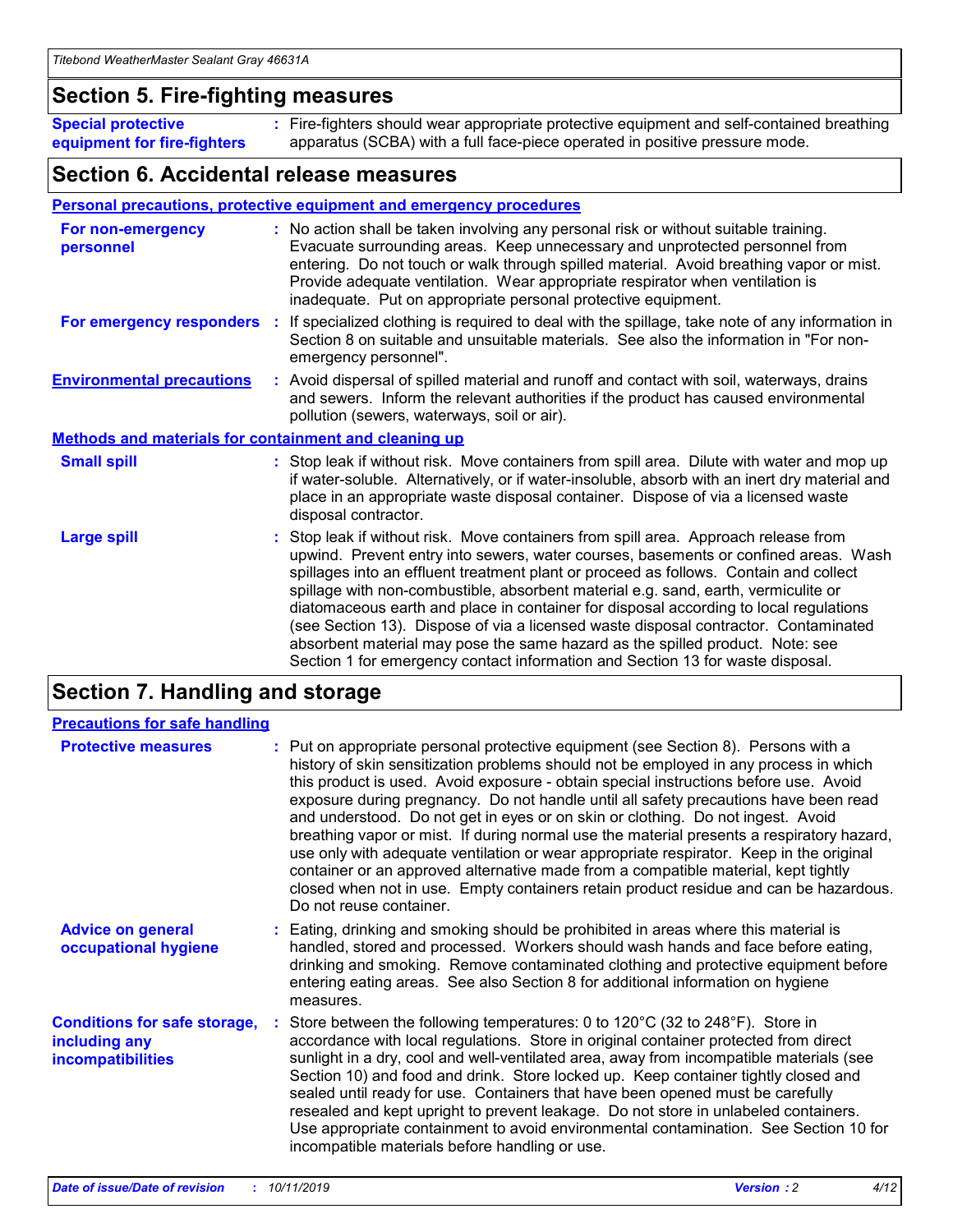## **Section 8. Exposure controls/personal protection**

#### **Control parameters**

#### **Occupational exposure limits**

| <b>Ingredient name</b>                               |    |                        | <b>Exposure limits</b>                                                                                                                                                                                                                                                                                                                                                                                                                                                                                                                                                                                                 |
|------------------------------------------------------|----|------------------------|------------------------------------------------------------------------------------------------------------------------------------------------------------------------------------------------------------------------------------------------------------------------------------------------------------------------------------------------------------------------------------------------------------------------------------------------------------------------------------------------------------------------------------------------------------------------------------------------------------------------|
| 3-aminopropyltriethoxysilane<br>Dibutyltin dilaurate |    |                        | None.<br>ACGIH TLV (United States, 3/2019). Absorbed through skin.<br>Notes: as Sn<br>TWA: $0.1 \text{ mg/m}^3$ , (as Sn) 8 hours.<br>STEL: 0.2 mg/m <sup>3</sup> , (as Sn) 15 minutes.<br>NIOSH REL (United States, 10/2016). Absorbed through skin.<br>Notes: as Sn<br>TWA: 0.1 mg/m <sup>3</sup> , (as Sn) 10 hours.<br>OSHA PEL (United States, 5/2018). Notes: as Sn<br>TWA: $0.1 \text{ mg/m}^3$ , (as Sn) 8 hours.<br>OSHA PEL 1989 (United States, 3/1989). Absorbed through skin.<br>Notes: measured as Sn<br>TWA: 0.1 mg/m <sup>3</sup> , (measured as Sn) 8 hours. Form: Organic                            |
| <b>Appropriate engineering</b><br>controls           |    |                        | : If user operations generate dust, fumes, gas, vapor or mist, use process enclosures,<br>local exhaust ventilation or other engineering controls to keep worker exposure to<br>airborne contaminants below any recommended or statutory limits.                                                                                                                                                                                                                                                                                                                                                                       |
| <b>Environmental exposure</b><br>controls            |    |                        | Emissions from ventilation or work process equipment should be checked to ensure<br>they comply with the requirements of environmental protection legislation. In some<br>cases, fume scrubbers, filters or engineering modifications to the process equipment<br>will be necessary to reduce emissions to acceptable levels.                                                                                                                                                                                                                                                                                          |
| <b>Individual protection measures</b>                |    |                        |                                                                                                                                                                                                                                                                                                                                                                                                                                                                                                                                                                                                                        |
| <b>Hygiene measures</b>                              |    |                        | : Wash hands, forearms and face thoroughly after handling chemical products, before<br>eating, smoking and using the lavatory and at the end of the working period.<br>Appropriate techniques should be used to remove potentially contaminated clothing.<br>Contaminated work clothing should not be allowed out of the workplace. Wash<br>contaminated clothing before reusing. Ensure that eyewash stations and safety<br>showers are close to the workstation location.                                                                                                                                            |
| <b>Eye/face protection</b>                           |    |                        | : Safety eyewear complying with an approved standard should be used when a risk<br>assessment indicates this is necessary to avoid exposure to liquid splashes, mists,<br>gases or dusts. If contact is possible, the following protection should be worn, unless<br>the assessment indicates a higher degree of protection: chemical splash goggles.                                                                                                                                                                                                                                                                  |
| <b>Skin protection</b>                               |    |                        |                                                                                                                                                                                                                                                                                                                                                                                                                                                                                                                                                                                                                        |
| <b>Hand protection</b>                               |    |                        | : Chemical-resistant, impervious gloves complying with an approved standard should be<br>worn at all times when handling chemical products if a risk assessment indicates this is<br>necessary. Considering the parameters specified by the glove manufacturer, check<br>during use that the gloves are still retaining their protective properties. It should be<br>noted that the time to breakthrough for any glove material may be different for different<br>glove manufacturers. In the case of mixtures, consisting of several substances, the<br>protection time of the gloves cannot be accurately estimated. |
| <b>Body protection</b>                               |    | handling this product. | Personal protective equipment for the body should be selected based on the task being<br>performed and the risks involved and should be approved by a specialist before                                                                                                                                                                                                                                                                                                                                                                                                                                                |
| <b>Other skin protection</b>                         |    |                        | : Appropriate footwear and any additional skin protection measures should be selected<br>based on the task being performed and the risks involved and should be approved by a<br>specialist before handling this product.                                                                                                                                                                                                                                                                                                                                                                                              |
| <b>Respiratory protection</b>                        | ÷. | aspects of use.        | Based on the hazard and potential for exposure, select a respirator that meets the<br>appropriate standard or certification. Respirators must be used according to a<br>respiratory protection program to ensure proper fitting, training, and other important                                                                                                                                                                                                                                                                                                                                                         |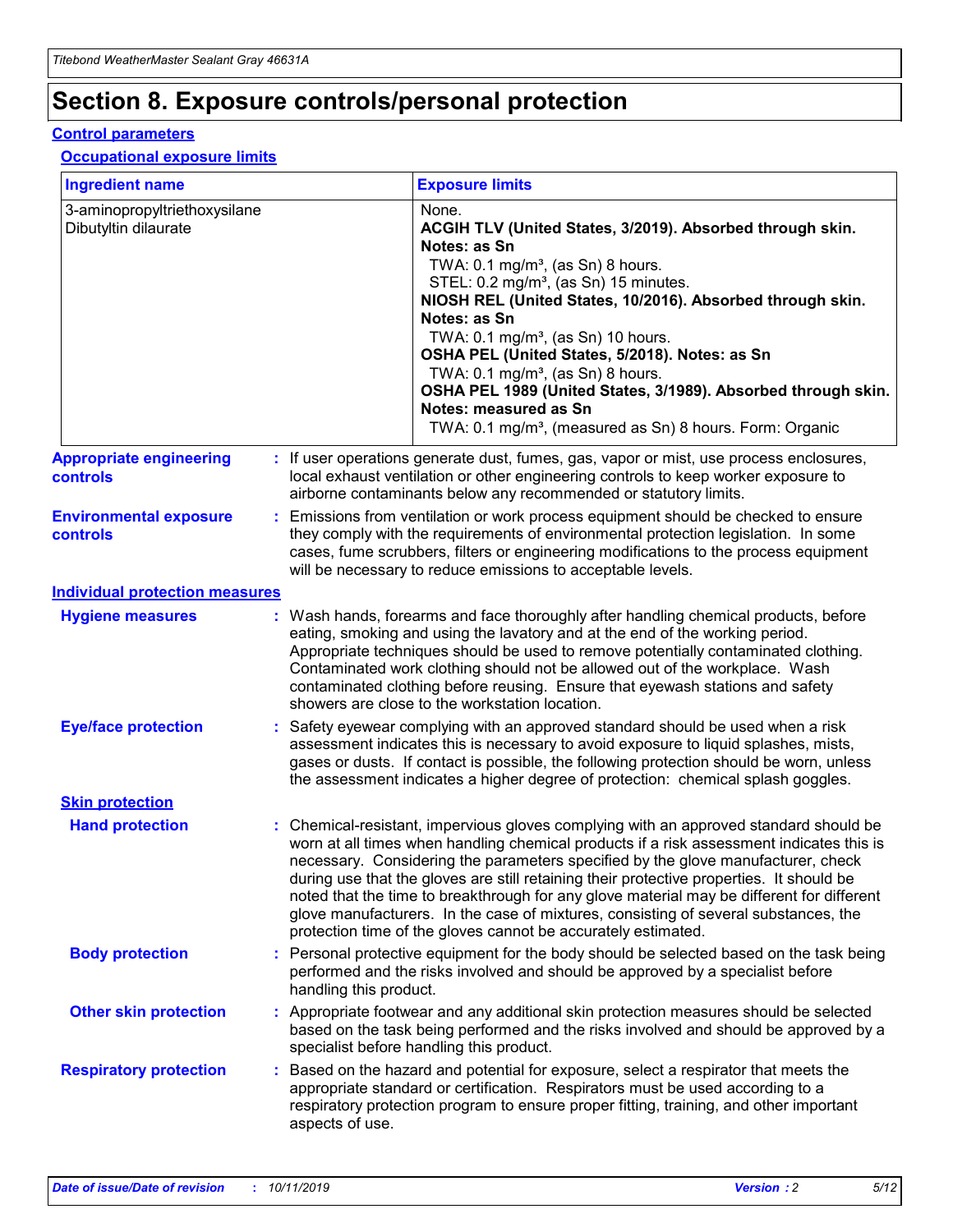### **Section 9. Physical and chemical properties**

#### **Appearance**

| <b>Physical state</b>                             | : Liquid. [Paste.]                                              |
|---------------------------------------------------|-----------------------------------------------------------------|
| Color                                             | Gray.                                                           |
| Odor                                              | None [Slight]                                                   |
| <b>Odor threshold</b>                             | $:$ Not available.                                              |
| рH                                                | : Not applicable.                                               |
| <b>Melting point</b>                              | : Not available.                                                |
| <b>Boiling point</b>                              | : >100°C (>212°F)                                               |
| <b>Flash point</b>                                | : Closed cup: >200°C (>392°F) [Setaflash.]                      |
| <b>Evaporation rate</b>                           | $:$ <1 (butyl acetate = 1)                                      |
| <b>Flammability (solid, gas)</b>                  | : Not available.                                                |
| Lower and upper explosive<br>(flammable) limits   | : Not available.                                                |
| <b>VOC (less water, less</b><br>exempt solvents)  | : 0 g/l                                                         |
| <b>Volatility</b>                                 | $: 0\%$ (w/w)                                                   |
| <b>Vapor density</b>                              | : Not available.                                                |
| <b>Relative density</b>                           | : 1.4329                                                        |
| <b>Solubility</b>                                 | Insoluble in the following materials: cold water and hot water. |
| <b>Solubility in water</b>                        | : Not available.                                                |
| <b>Partition coefficient: n-</b><br>octanol/water | $:$ Not available.                                              |
| <b>Auto-ignition temperature</b>                  | : Not available.                                                |
| <b>Decomposition temperature</b>                  | : Not available.                                                |
|                                                   |                                                                 |

### **Section 10. Stability and reactivity**

| <b>Reactivity</b>                            |    | : No specific test data related to reactivity available for this product or its ingredients.            |
|----------------------------------------------|----|---------------------------------------------------------------------------------------------------------|
| <b>Chemical stability</b>                    |    | : The product is stable.                                                                                |
| <b>Possibility of hazardous</b><br>reactions |    | : Under normal conditions of storage and use, hazardous reactions will not occur.                       |
| <b>Conditions to avoid</b>                   |    | : No specific data.                                                                                     |
| <b>Incompatible materials</b>                | ٠. | No specific data.                                                                                       |
| <b>Hazardous decomposition</b><br>products   | ÷. | Under normal conditions of storage and use, hazardous decomposition products should<br>not be produced. |

## **Section 11. Toxicological information**

#### **Information on toxicological effects**

#### **Acute toxicity**

| <b>Product/ingredient name</b> | <b>Result</b>           | <b>Species</b> | <b>Dose</b>                | <b>Exposure</b> |
|--------------------------------|-------------------------|----------------|----------------------------|-----------------|
| 3-aminopropyltriethoxysilane   | <b>ILD50 Dermal</b>     | Rabbit         | 4.29 g/kg                  |                 |
| Dibutyltin dilaurate           | ILD50 Oral<br>LD50 Oral | Rat<br>Rat     | $1.57$ g/kg<br>175 $mg/kg$ |                 |
|                                |                         |                |                            |                 |

**Irritation/Corrosion**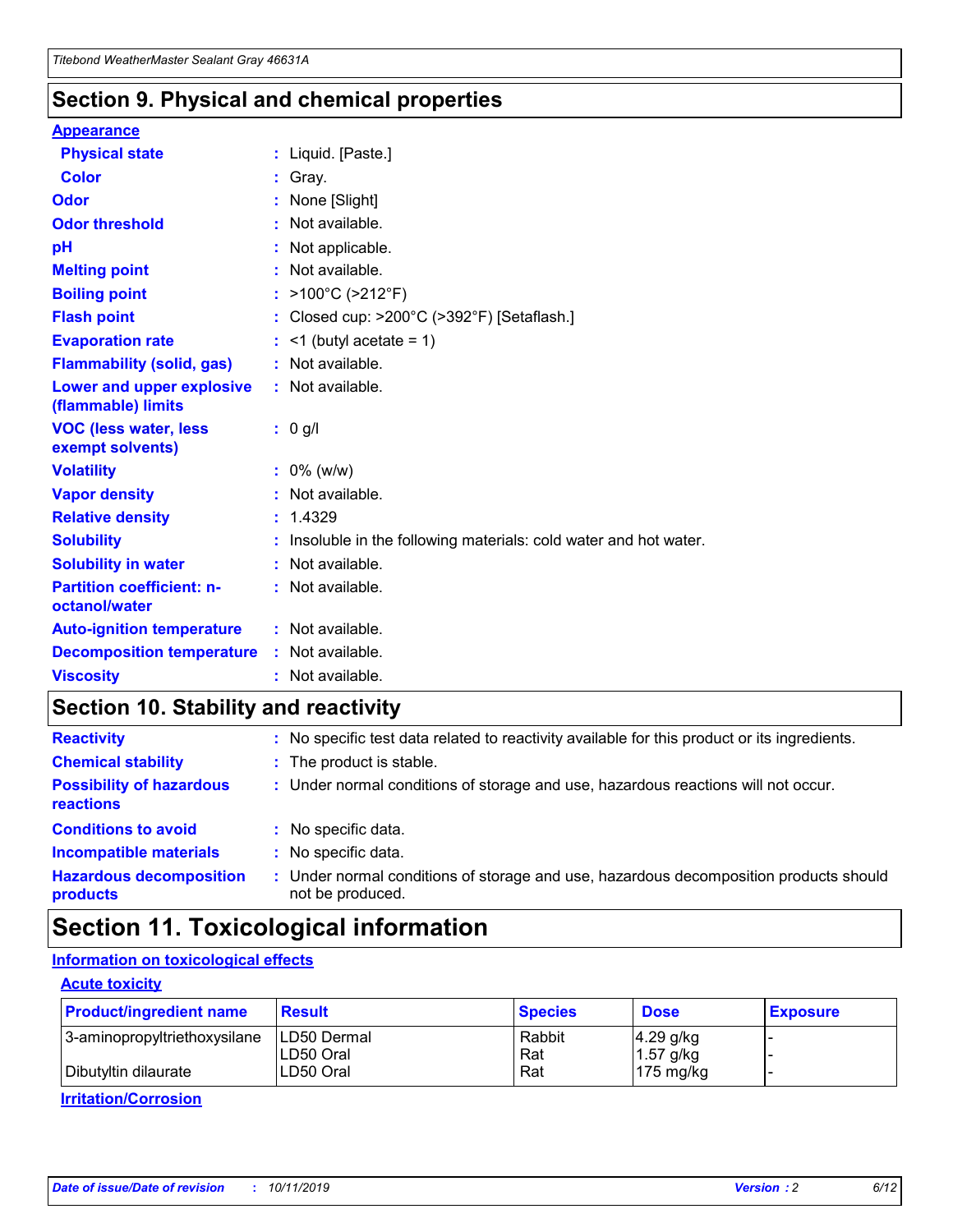## **Section 11. Toxicological information**

| <b>Product/ingredient name</b> | <b>Result</b>            | <b>Species</b> | <b>Score</b> | <b>Exposure</b>           | <b>Observation</b> |
|--------------------------------|--------------------------|----------------|--------------|---------------------------|--------------------|
| 3-aminopropyltriethoxysilane   | Eyes - Mild irritant     | Rabbit         |              | $100$ mg                  |                    |
|                                | Eyes - Severe irritant   | Rabbit         |              | 24 hours 750              |                    |
|                                |                          |                |              | ug                        |                    |
|                                | Skin - Severe irritant   | Rabbit         |              | 24 hours 5                | -                  |
| Dibutyltin dilaurate           | Eyes - Moderate irritant | Rabbit         |              | mg<br><b>24 hours 100</b> |                    |
|                                |                          |                |              | mg                        |                    |
|                                | Skin - Severe irritant   | Rabbit         |              | 500 mg                    | -                  |

#### **Sensitization**

Not available.

#### **Mutagenicity**

Not available.

#### **Carcinogenicity**

Not available.

#### **Reproductive toxicity**

Not available.

#### **Teratogenicity**

Not available.

#### **Specific target organ toxicity (single exposure)**

Not available.

#### **Specific target organ toxicity (repeated exposure)**

| <b>Name</b>                                                                  |                                                                                                                             | <b>Category</b> | <b>Route of</b><br>exposure  | <b>Target organs</b> |
|------------------------------------------------------------------------------|-----------------------------------------------------------------------------------------------------------------------------|-----------------|------------------------------|----------------------|
| Dibutyltin dilaurate                                                         |                                                                                                                             | Category 1      | $\qquad \qquad \blacksquare$ | respiratory system   |
| <b>Aspiration hazard</b><br>Not available.                                   |                                                                                                                             |                 |                              |                      |
| <b>Information on the likely</b><br>routes of exposure                       | : Not available.                                                                                                            |                 |                              |                      |
| <b>Potential acute health effects</b>                                        |                                                                                                                             |                 |                              |                      |
| <b>Eye contact</b>                                                           | : May cause eye irritation.                                                                                                 |                 |                              |                      |
| <b>Inhalation</b>                                                            | : No known significant effects or critical hazards.                                                                         |                 |                              |                      |
| <b>Skin contact</b>                                                          | : May cause skin irritation.                                                                                                |                 |                              |                      |
| <b>Ingestion</b>                                                             | : No known significant effects or critical hazards.                                                                         |                 |                              |                      |
| Symptoms related to the physical, chemical and toxicological characteristics |                                                                                                                             |                 |                              |                      |
| <b>Eye contact</b>                                                           | : Adverse symptoms may include the following:<br>irritation<br>watering<br>redness                                          |                 |                              |                      |
| <b>Inhalation</b>                                                            | : Adverse symptoms may include the following:<br>reduced fetal weight<br>increase in fetal deaths<br>skeletal malformations |                 |                              |                      |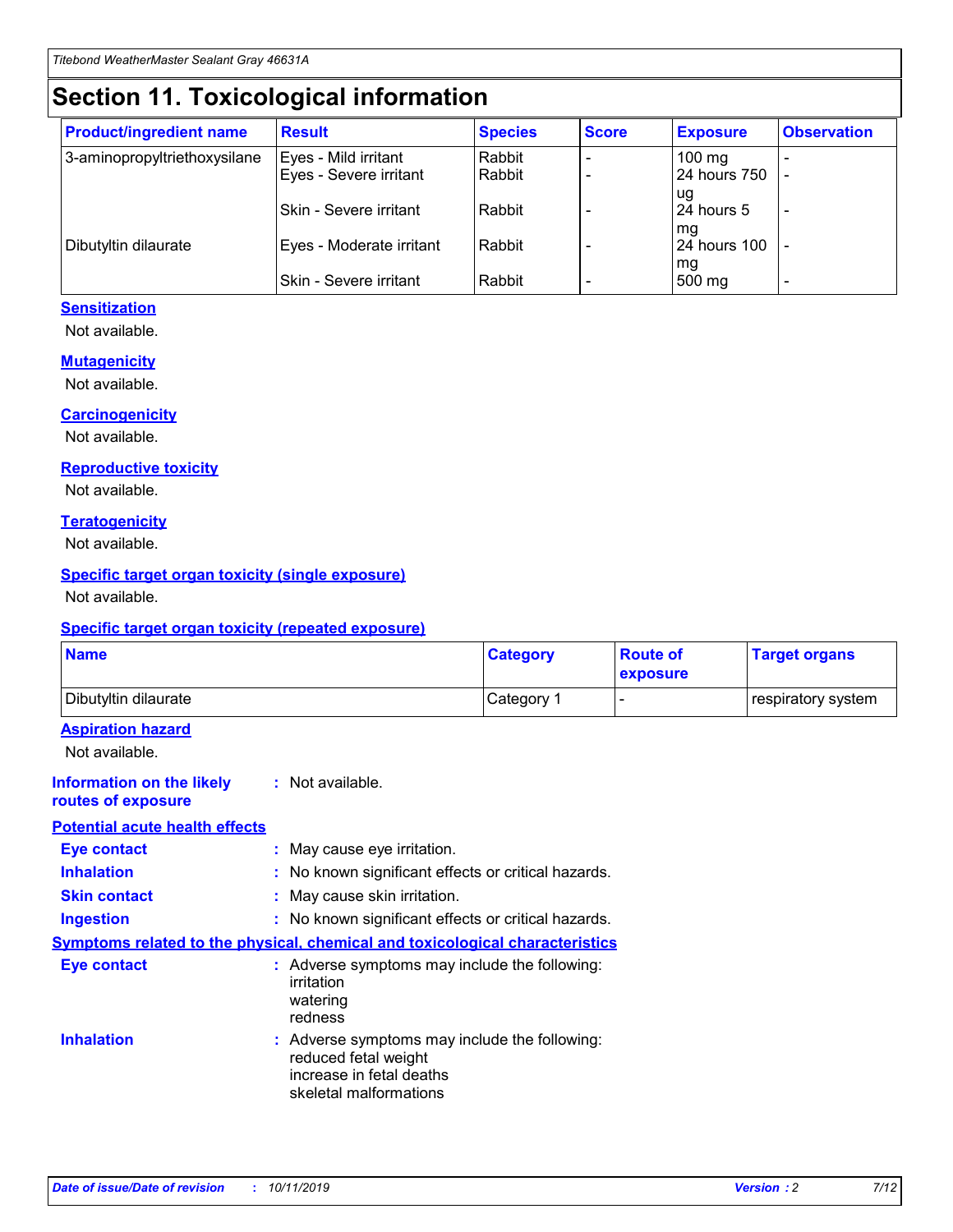## **Section 11. Toxicological information**

| <b>Skin contact</b>                     | : Adverse symptoms may include the following:<br>irritation<br>redness<br>reduced fetal weight<br>increase in fetal deaths<br>skeletal malformations |
|-----------------------------------------|------------------------------------------------------------------------------------------------------------------------------------------------------|
| <b>Ingestion</b>                        | : Adverse symptoms may include the following:<br>reduced fetal weight<br>increase in fetal deaths<br>skeletal malformations                          |
|                                         | Delayed and immediate effects and also chronic effects from short and long term exposure                                                             |
| <b>Short term exposure</b>              |                                                                                                                                                      |
| <b>Potential immediate</b><br>effects   | : Not available.                                                                                                                                     |
| <b>Potential delayed effects</b>        | : Not available.                                                                                                                                     |
| <b>Long term exposure</b>               |                                                                                                                                                      |
| <b>Potential immediate</b><br>effects   | : Not available.                                                                                                                                     |
| <b>Potential delayed effects</b>        | : Not available.                                                                                                                                     |
| <b>Potential chronic health effects</b> |                                                                                                                                                      |
| Not available.                          |                                                                                                                                                      |
| <b>General</b>                          | : Once sensitized, a severe allergic reaction may occur when subsequently exposed to<br>very low levels.                                             |
| <b>Carcinogenicity</b>                  | : No known significant effects or critical hazards.                                                                                                  |
| <b>Mutagenicity</b>                     | No known significant effects or critical hazards.                                                                                                    |
| <b>Teratogenicity</b>                   | May damage the unborn child.                                                                                                                         |
| <b>Developmental effects</b>            | No known significant effects or critical hazards.                                                                                                    |
| <b>Fertility effects</b>                | : May damage fertility.                                                                                                                              |
| <b>Numerical measures of toxicity</b>   |                                                                                                                                                      |
| <b>Acute toxicity estimates</b>         |                                                                                                                                                      |
|                                         |                                                                                                                                                      |

Not available.

## **Section 12. Ecological information**

#### **Toxicity**

| <b>Product/ingredient name</b> | <b>Result</b>                     | <b>Species</b>                       | <b>Exposure</b> |
|--------------------------------|-----------------------------------|--------------------------------------|-----------------|
| Dibutyltin dilaurate           | Chronic EC10 > 2 mg/l Fresh water | Algae - Scenedesmus<br>I subspicatus | l 96 hours i    |

#### **Persistence and degradability**

| <b>Product/ingredient name</b> | <b>Test</b>                                                                    | <b>Result</b>  |                   | <b>Dose</b> | <b>Inoculum</b>         |
|--------------------------------|--------------------------------------------------------------------------------|----------------|-------------------|-------------|-------------------------|
| Dibutyltin dilaurate           | OECD 301F<br>Ready<br>Biodegradability -<br>Manometric<br>Respirometry<br>Test | 23 % - 28 days |                   |             |                         |
| <b>Product/ingredient name</b> | <b>Aquatic half-life</b>                                                       |                | <b>Photolysis</b> |             | <b>Biodegradability</b> |
| Dibutyltin dilaurate           |                                                                                |                |                   |             | Inherent                |

#### **Bioaccumulative potential**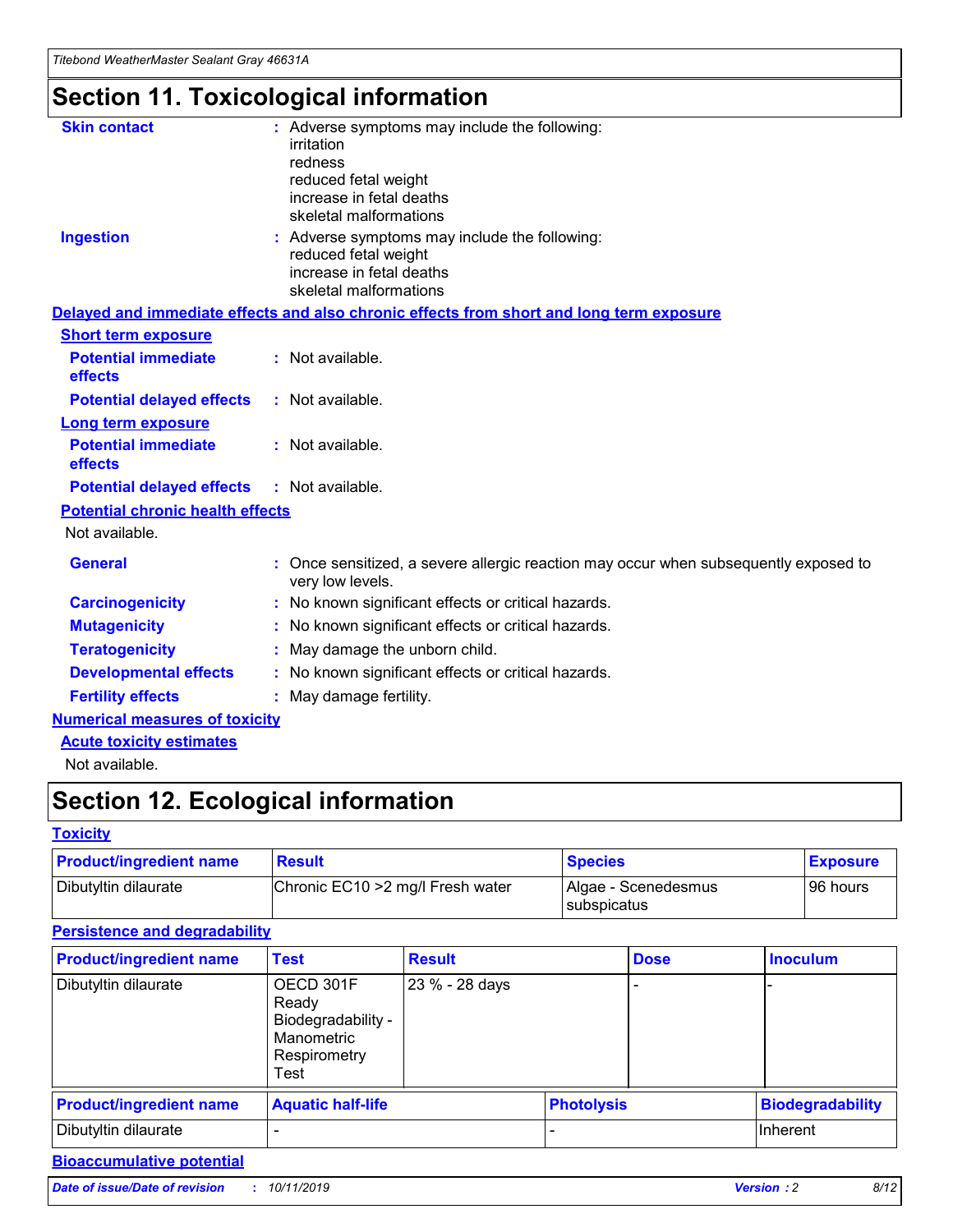## **Section 12. Ecological information**

| <b>Product/ingredient name</b> | $LoaPow$ | <b>BCF</b> | <b>Potential</b> |
|--------------------------------|----------|------------|------------------|
| 3-aminopropyltriethoxysilane   | 1.7      | 3.4        | low              |
| Dibutyltin dilaurate           | 4.44     | 2.91       | low              |

#### **Mobility in soil**

| <i></i>                                                       |                                                     |
|---------------------------------------------------------------|-----------------------------------------------------|
| <b>Soil/water partition</b><br>coefficient (K <sub>oc</sub> ) | : Not available.                                    |
| <b>Other adverse effects</b>                                  | : No known significant effects or critical hazards. |

### **Section 13. Disposal considerations**

**Disposal methods :**

The generation of waste should be avoided or minimized wherever possible. Disposal of this product, solutions and any by-products should at all times comply with the requirements of environmental protection and waste disposal legislation and any regional local authority requirements. Dispose of surplus and non-recyclable products via a licensed waste disposal contractor. Waste should not be disposed of untreated to the sewer unless fully compliant with the requirements of all authorities with jurisdiction. Waste packaging should be recycled. Incineration or landfill should only be considered when recycling is not feasible. This material and its container must be disposed of in a safe way. Care should be taken when handling emptied containers that have not been cleaned or rinsed out. Empty containers or liners may retain some product residues. Avoid dispersal of spilled material and runoff and contact with soil, waterways, drains and sewers.

## **Section 14. Transport information**

|                                      | <b>DOT</b><br><b>Classification</b> | <b>TDG</b><br><b>Classification</b> | <b>Mexico</b><br><b>Classification</b> | <b>ADR/RID</b>               | <b>IMDG</b>    | <b>IATA</b>              |
|--------------------------------------|-------------------------------------|-------------------------------------|----------------------------------------|------------------------------|----------------|--------------------------|
| <b>UN number</b>                     | Not regulated.                      | Not regulated.                      | Not regulated.                         | Not regulated.               | Not regulated. | Not regulated.           |
| <b>UN proper</b><br>shipping name    |                                     |                                     |                                        |                              |                |                          |
| <b>Transport</b><br>hazard class(es) | $\blacksquare$                      | $\overline{\phantom{0}}$            | $\overline{\phantom{a}}$               | $\qquad \qquad \blacksquare$ | $\blacksquare$ | $\overline{\phantom{0}}$ |
| <b>Packing group</b>                 | $\overline{\phantom{a}}$            | -                                   |                                        | -                            |                | -                        |
| <b>Environmental</b><br>hazards      | No.                                 | No.                                 | No.                                    | No.                          | No.            | No.                      |

## **Section 15. Regulatory information**

#### **U.S. Federal regulations**

#### **SARA 302/304**

#### **Composition/information on ingredients**

No products were found.

**SARA 304 RQ :** Not applicable.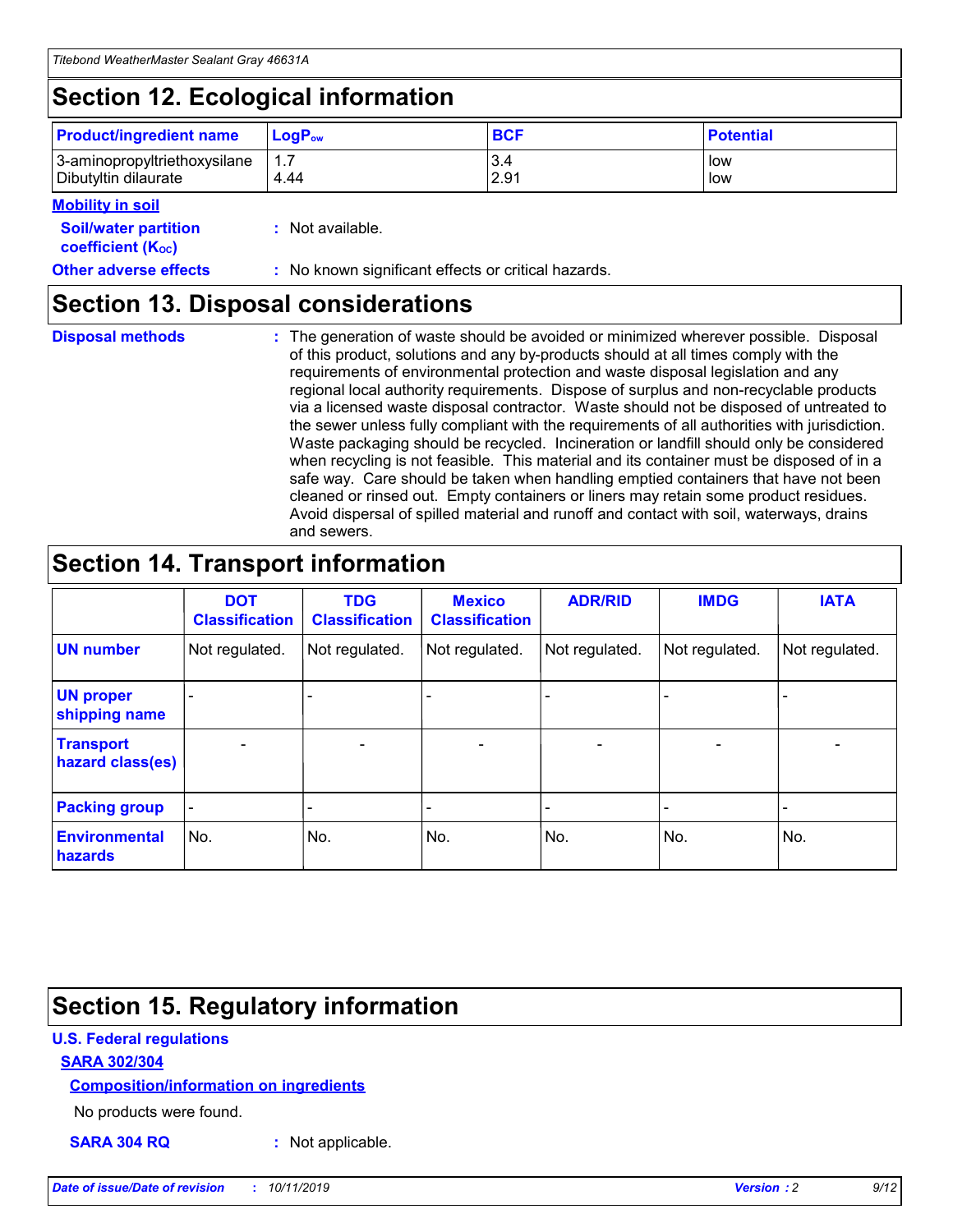## **Section 15. Regulatory information**

#### **SARA 311/312**

**Classification :** EYE IRRITATION - Category 2B SKIN SENSITIZATION - Category 1 TOXIC TO REPRODUCTION (Fertility) - Category 1B TOXIC TO REPRODUCTION (Unborn child) - Category 1B

#### **Composition/information on ingredients**

| <b>Name</b>                  | $\frac{9}{6}$ | <b>Classification</b>                                                                                            |
|------------------------------|---------------|------------------------------------------------------------------------------------------------------------------|
| 3-aminopropyltriethoxysilane | $\leq$ 3      | <b>FLAMMABLE LIQUIDS - Category 4</b><br><b>ACUTE TOXICITY (oral) - Category 4</b>                               |
|                              |               | SKIN IRRITATION - Category 2<br>EYE IRRITATION - Category 2A                                                     |
| Dibutyltin dilaurate         | ≤0.3          | ACUTE TOXICITY (oral) - Category 3<br>SKIN CORROSION - Category 1C                                               |
|                              |               | SERIOUS EYE DAMAGE - Category 1<br>SKIN SENSITIZATION - Category 1<br><b>GERM CELL MUTAGENICITY - Category 2</b> |
|                              |               | TOXIC TO REPRODUCTION (Fertility) - Category 1B<br>TOXIC TO REPRODUCTION (Unborn child) - Category 1B            |
|                              |               | SPECIFIC TARGET ORGAN TOXICITY (REPEATED<br>EXPOSURE) (respiratory system) - Category 1                          |

#### **State regulations**

| <b>Massachusetts</b> | : None of the components are listed. |
|----------------------|--------------------------------------|
| <b>New York</b>      | : None of the components are listed. |
| <b>New Jersey</b>    | : None of the components are listed. |
| <b>Pennsylvania</b>  | : None of the components are listed. |

#### **California Prop. 65**

**A** WARNING: This product can expose you to methanol, which is known to the State of California to cause birth defects or other reproductive harm. For more information go to www.P65Warnings.ca.gov.

| <b>Ingredient name</b> | No significant risk Maximum<br>level | acceptable dosage<br>level |
|------------------------|--------------------------------------|----------------------------|
| methanol               |                                      | Yes.                       |

#### **International regulations**

**Chemical Weapon Convention List Schedules I, II & III Chemicals** Not listed.

#### **Montreal Protocol**

Not listed.

#### **Stockholm Convention on Persistent Organic Pollutants**

Not listed.

#### **UNECE Aarhus Protocol on POPs and Heavy Metals**

Not listed.

#### **Inventory list**

### **China :** All components are listed or exempted.

**United States TSCA 8(b) inventory :** All components are active or exempted.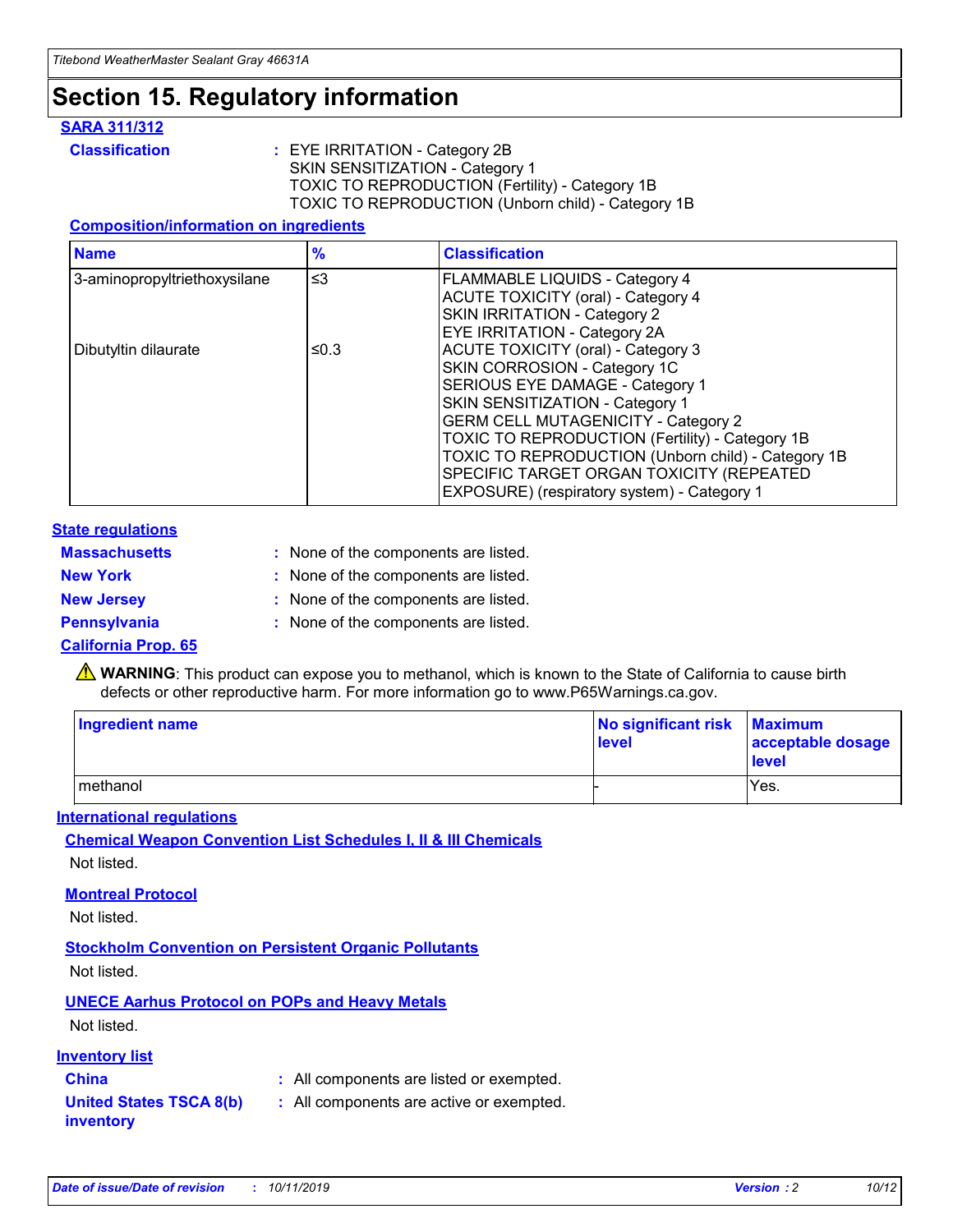## **Section 16. Other information**

**Hazardous Material Information System (U.S.A.)**



**Caution: HMIS® ratings are based on a 0-4 rating scale, with 0 representing minimal hazards or risks, and 4 representing significant hazards or risks. Although HMIS® ratings and the associated label are not required on SDSs or products leaving a facility under 29 CFR 1910.1200, the preparer may choose to provide them. HMIS® ratings are to be used with a fully implemented HMIS® program. HMIS® is a registered trademark and service mark of the American Coatings Association, Inc.**

**The customer is responsible for determining the PPE code for this material. For more information on HMIS® Personal Protective Equipment (PPE) codes, consult the HMIS® Implementation Manual.**

#### **National Fire Protection Association (U.S.A.)**



**Reprinted with permission from NFPA 704-2001, Identification of the Hazards of Materials for Emergency Response Copyright ©1997, National Fire Protection Association, Quincy, MA 02269. This reprinted material is not the complete and official position of the National Fire Protection Association, on the referenced subject which is represented only by the standard in its entirety.**

**Copyright ©2001, National Fire Protection Association, Quincy, MA 02269. This warning system is intended to be interpreted and applied only by properly trained individuals to identify fire, health and reactivity hazards of chemicals. The user is referred to certain limited number of chemicals with recommended classifications in NFPA 49 and NFPA 325, which would be used as a guideline only. Whether the chemicals are classified by NFPA or not, anyone using the 704 systems to classify chemicals does so at their own risk.**

#### **Procedure used to derive the classification**

| <b>Classification</b>                                                                                                                                                    |                                                                                                                                                                                                                                                                                                                                                                                                                                                                                                                                                               | <b>Justification</b>                                                     |
|--------------------------------------------------------------------------------------------------------------------------------------------------------------------------|---------------------------------------------------------------------------------------------------------------------------------------------------------------------------------------------------------------------------------------------------------------------------------------------------------------------------------------------------------------------------------------------------------------------------------------------------------------------------------------------------------------------------------------------------------------|--------------------------------------------------------------------------|
| EYE IRRITATION - Category 2B<br>SKIN SENSITIZATION - Category 1<br>TOXIC TO REPRODUCTION (Fertility) - Category 1B<br>TOXIC TO REPRODUCTION (Unborn child) - Category 1B |                                                                                                                                                                                                                                                                                                                                                                                                                                                                                                                                                               | Expert judgment<br>Expert judgment<br>Expert judgment<br>Expert judgment |
| <b>History</b>                                                                                                                                                           |                                                                                                                                                                                                                                                                                                                                                                                                                                                                                                                                                               |                                                                          |
| <b>Date of printing</b>                                                                                                                                                  | : 4/22/2022                                                                                                                                                                                                                                                                                                                                                                                                                                                                                                                                                   |                                                                          |
| Date of issue/Date of<br>revision                                                                                                                                        | : 10/11/2019                                                                                                                                                                                                                                                                                                                                                                                                                                                                                                                                                  |                                                                          |
| Date of previous issue                                                                                                                                                   | : 10/16/2020                                                                                                                                                                                                                                                                                                                                                                                                                                                                                                                                                  |                                                                          |
| <b>Version</b>                                                                                                                                                           | $\therefore$ 2                                                                                                                                                                                                                                                                                                                                                                                                                                                                                                                                                |                                                                          |
| <b>Key to abbreviations</b>                                                                                                                                              | $:$ ATE = Acute Toxicity Estimate<br><b>BCF</b> = Bioconcentration Factor<br>GHS = Globally Harmonized System of Classification and Labelling of Chemicals<br>IATA = International Air Transport Association<br>IBC = Intermediate Bulk Container<br><b>IMDG = International Maritime Dangerous Goods</b><br>LogPow = logarithm of the octanol/water partition coefficient<br>MARPOL = International Convention for the Prevention of Pollution From Ships, 1973<br>as modified by the Protocol of 1978. ("Marpol" = marine pollution)<br>UN = United Nations |                                                                          |